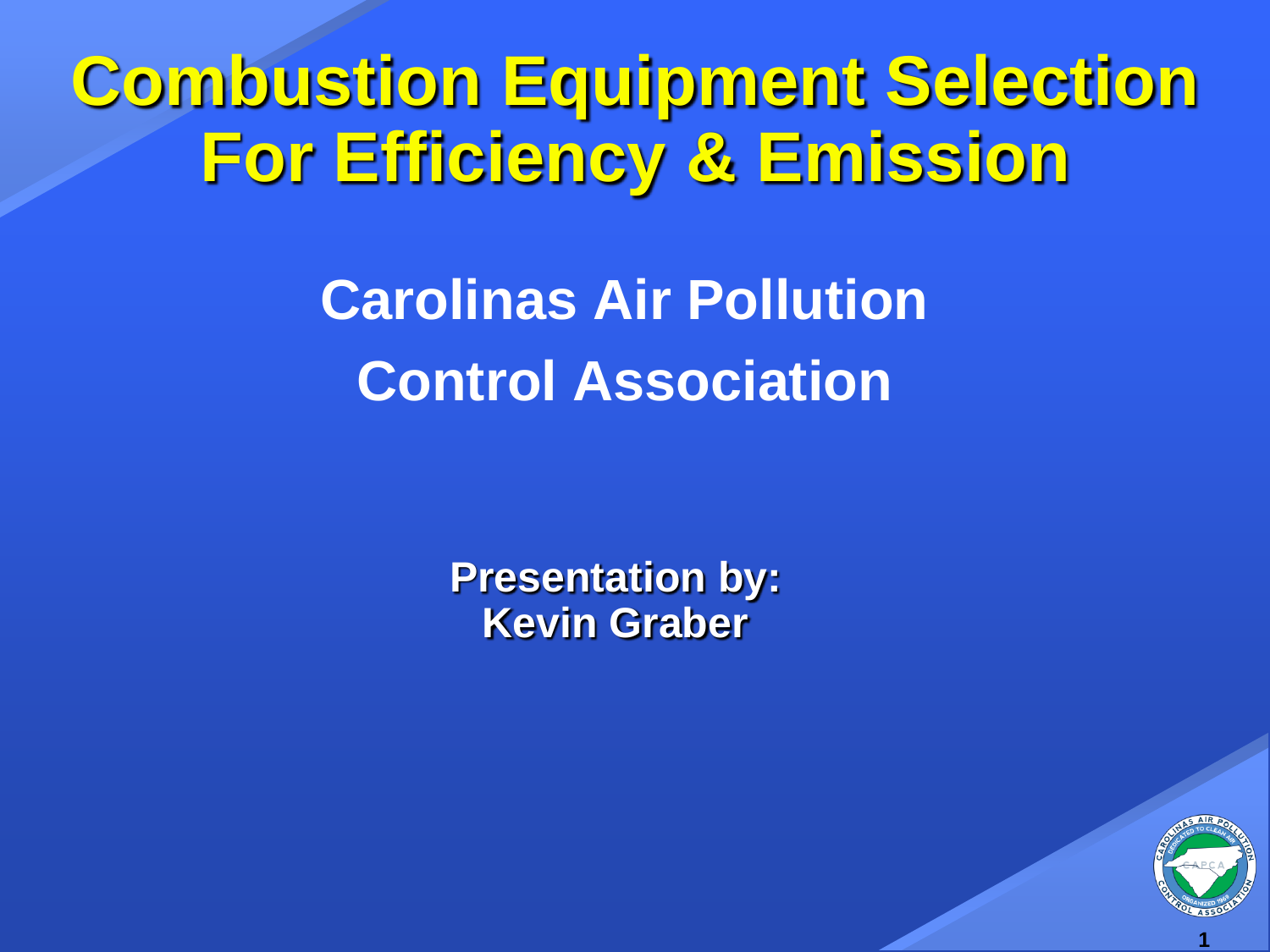#### **Presentation Outline**

- **NOx Generation**
- **Combustion Efficiency**
- **Burner and Control Selection**
- **Conclusion**

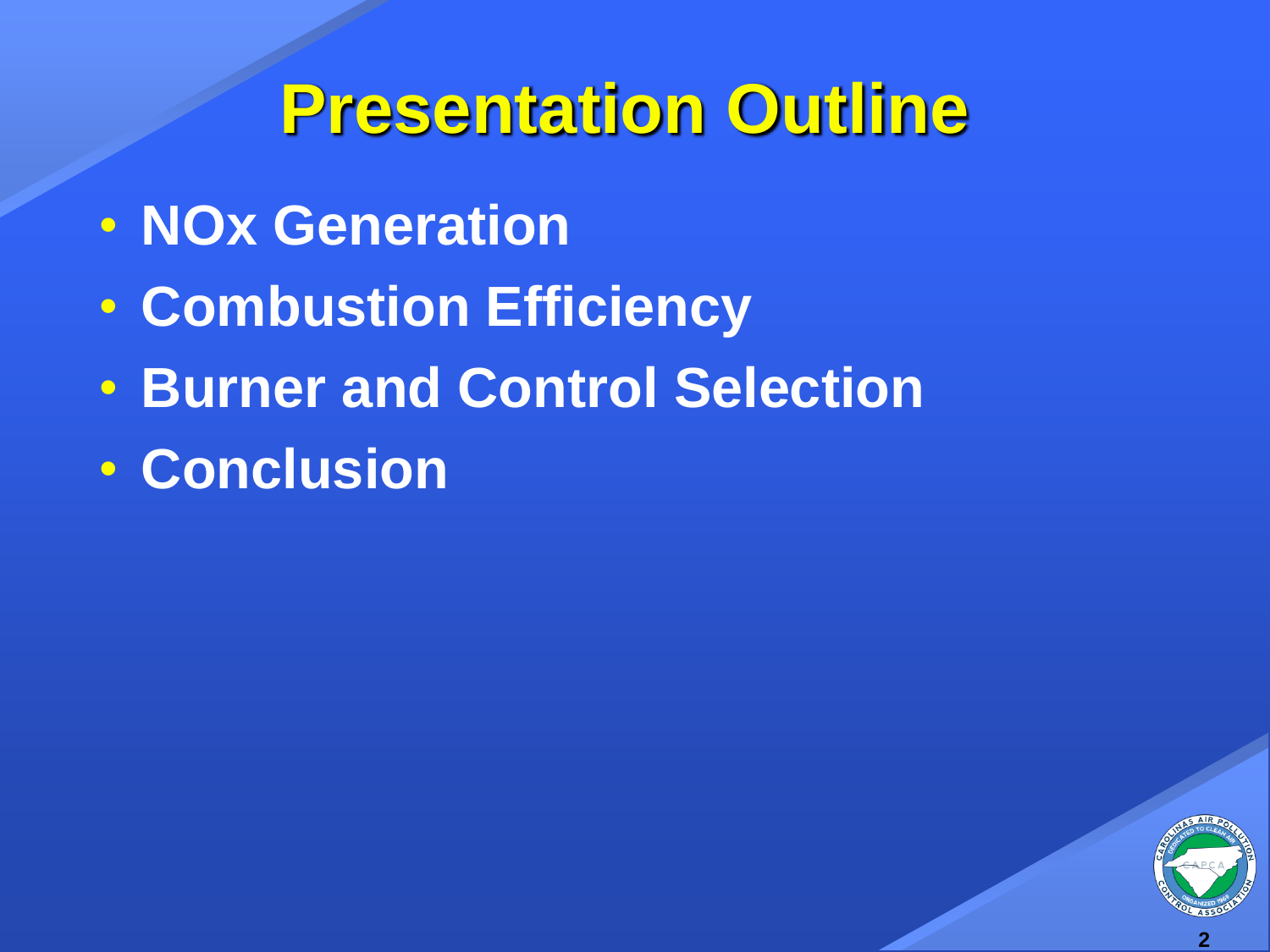#### **NOx Generation**

- **THERMAL NOx - from N<sup>2</sup> and O<sup>2</sup> in air used for combustion (>2780 <sup>o</sup>F, the Zel'dovich temperature)**
- **FUEL NO<sup>x</sup> - from nitrogen chemically bonded in the fuel reacting with O<sup>2</sup> in air**
- **PROMPT NO<sup>x</sup> - from air's N<sup>2</sup> reacting with fuel radicals during initial reactions**

**Combustion of Methane Simplified Equation:**

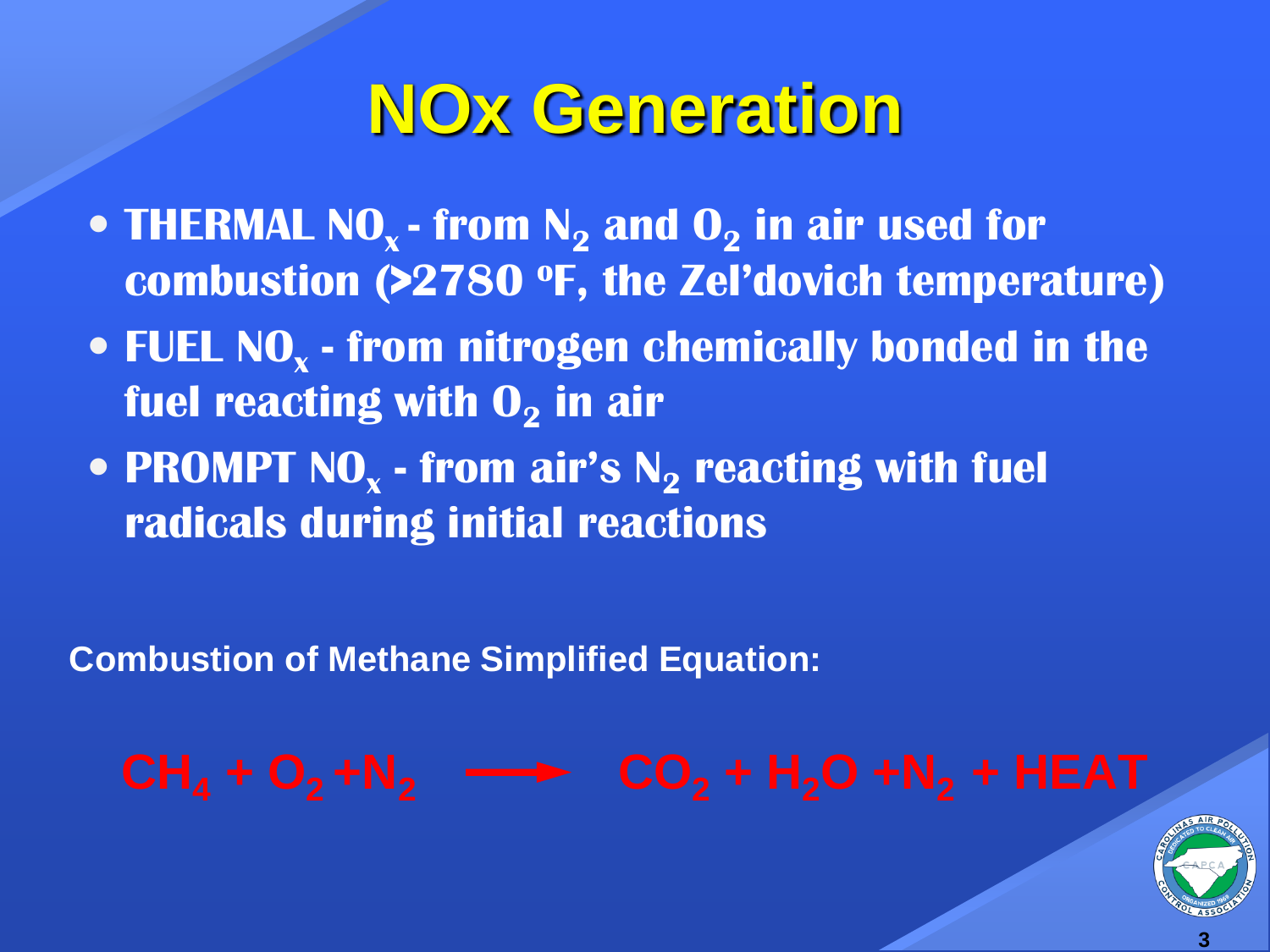#### **NOx Generation**

- **The driving mechanisms that turn reactants into products of combustion are:**
	- **Time**
	- **Temperature**
	- **Turbulence**
- **These mechanisms, as well as the amount of available reactants (Air to Fuel Ratio) dictate the equilibrium of the equation, i.e., how much of the air and fuel stays air and fuel, and how much reacts and becomes products of combustion.**

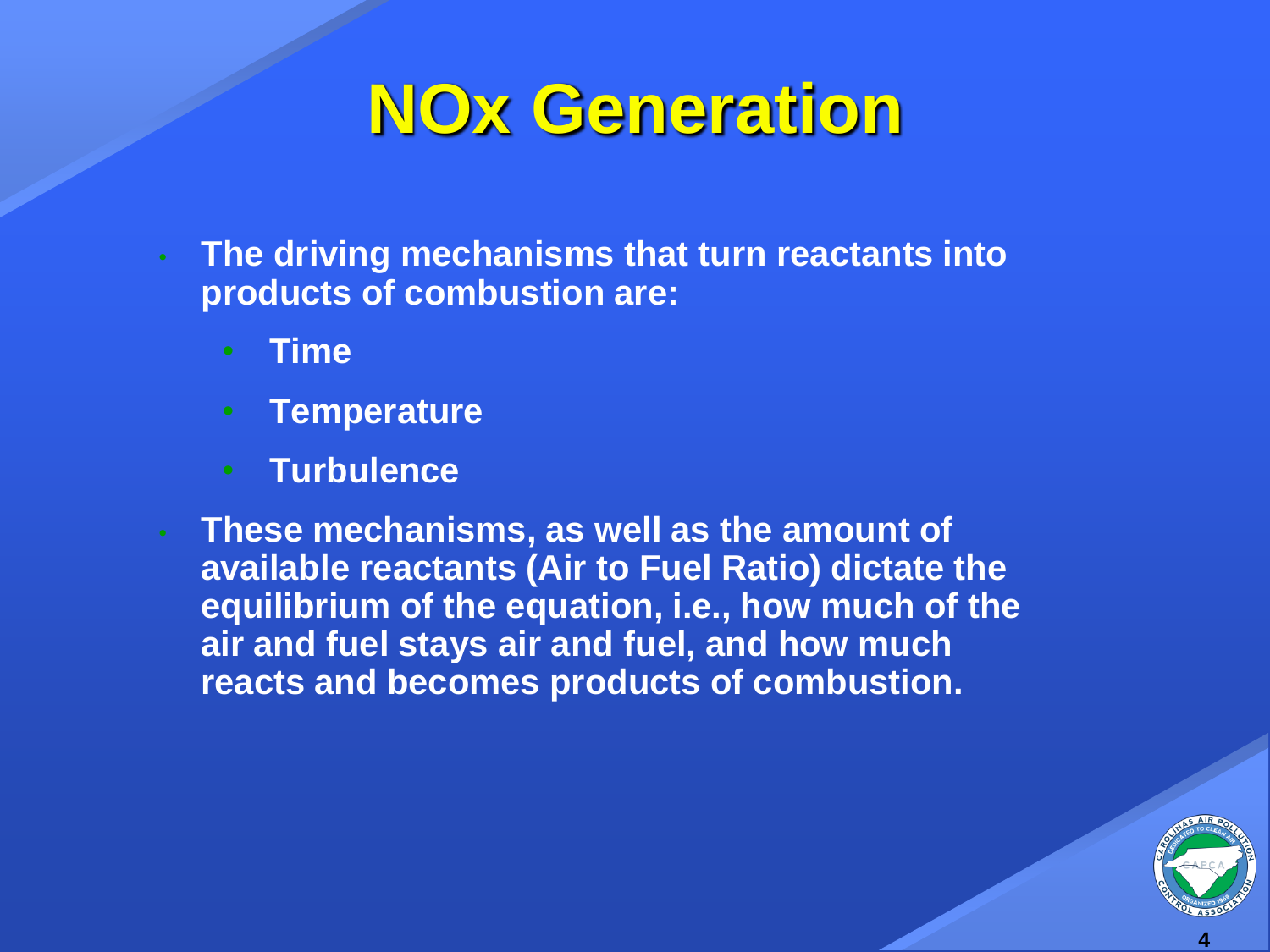# **Combustion Efficiency**

• **Fuel/Air Ratio** – **Fixed Air** – **Ratio Regulated** – **Position Proportional** 



#### • **Combustion Air Preheat**

– **External**  – **Internal**





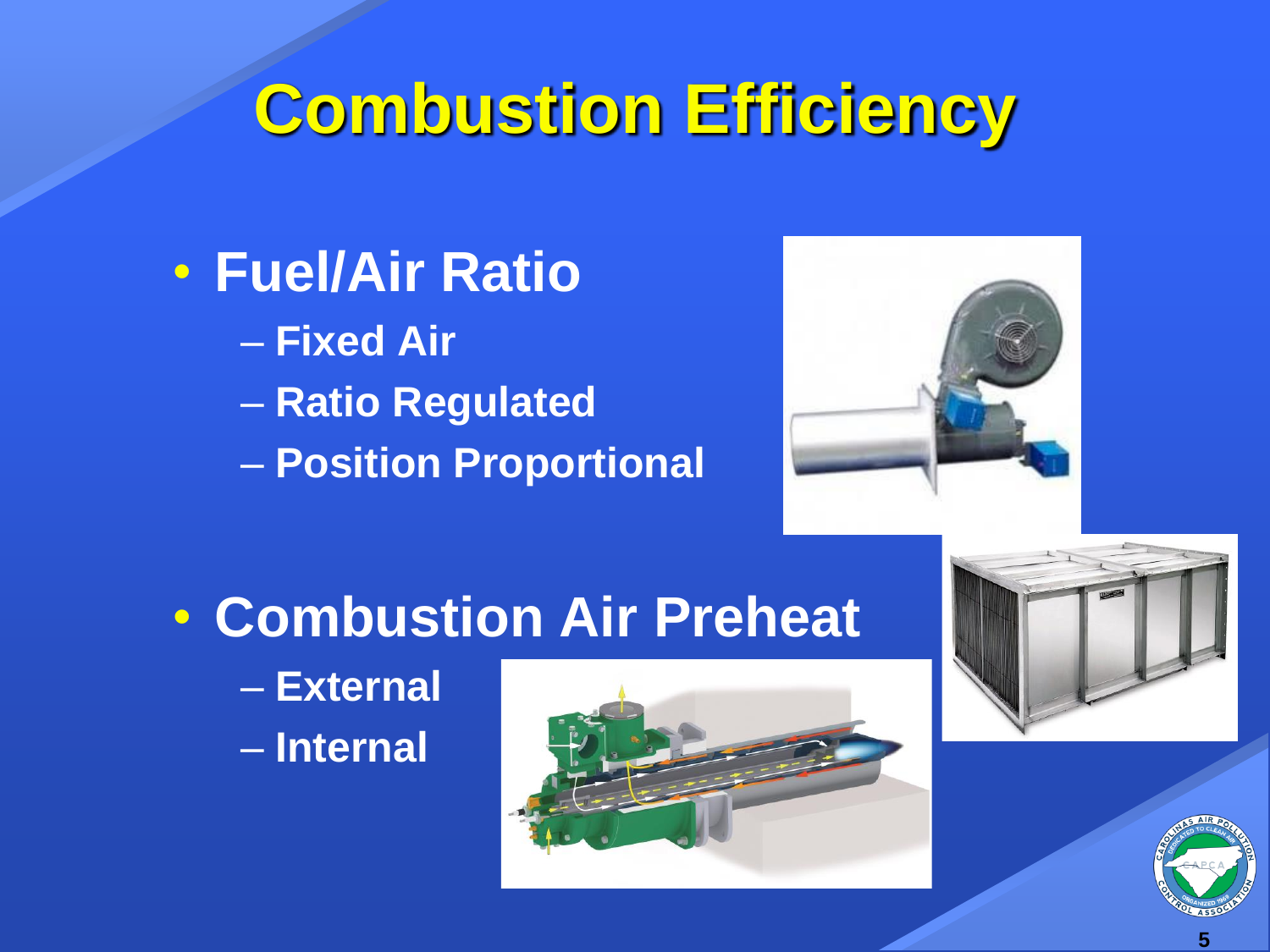#### **Combustion Efficiency**

#### • **Available Heat Chart**



Used with permission of Fives North American Combustion, Inc. Cleveland, OH USA

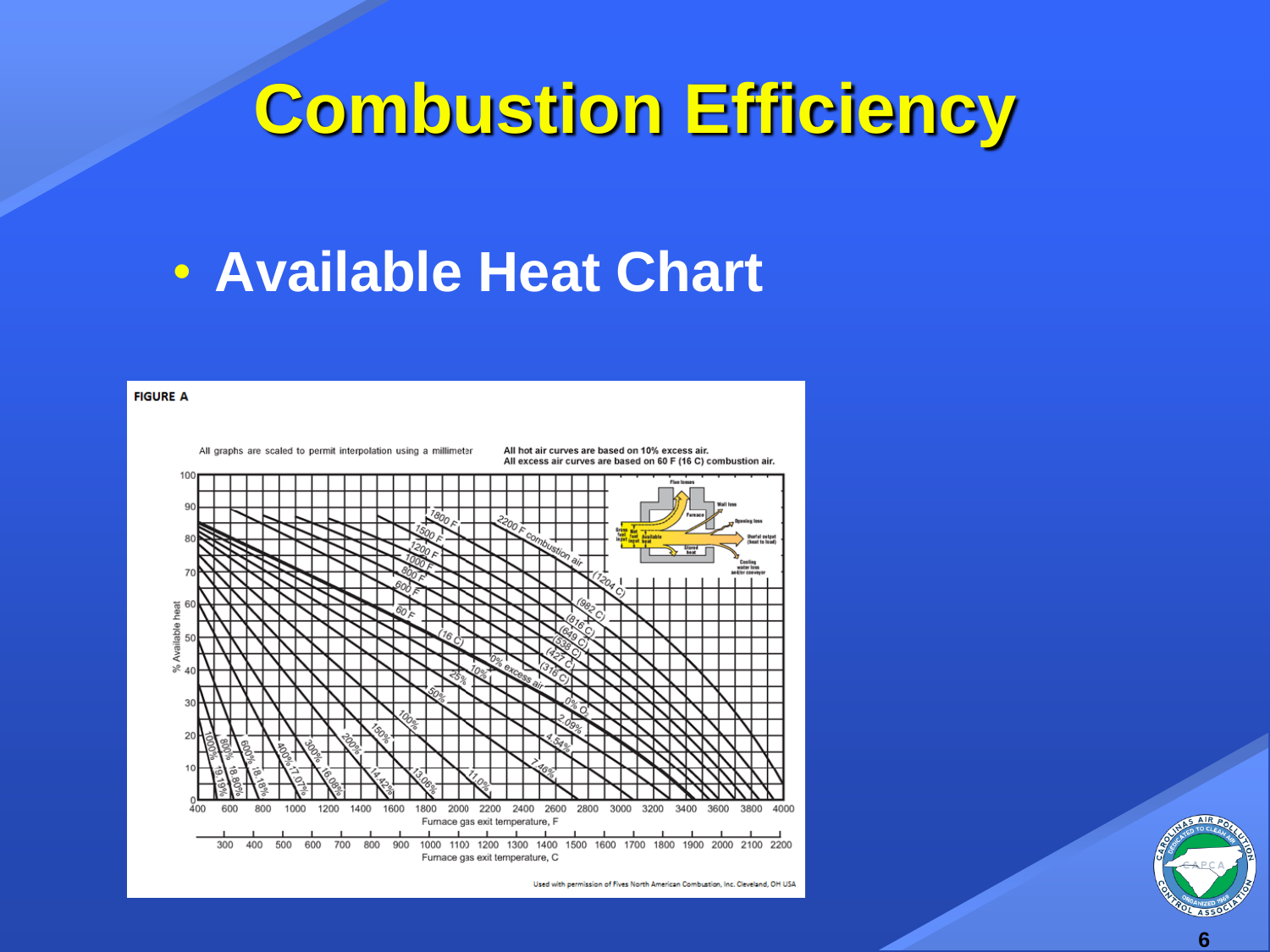• **Lean Premix** – **Modular Burner** – **Low temp ultra low emissions**



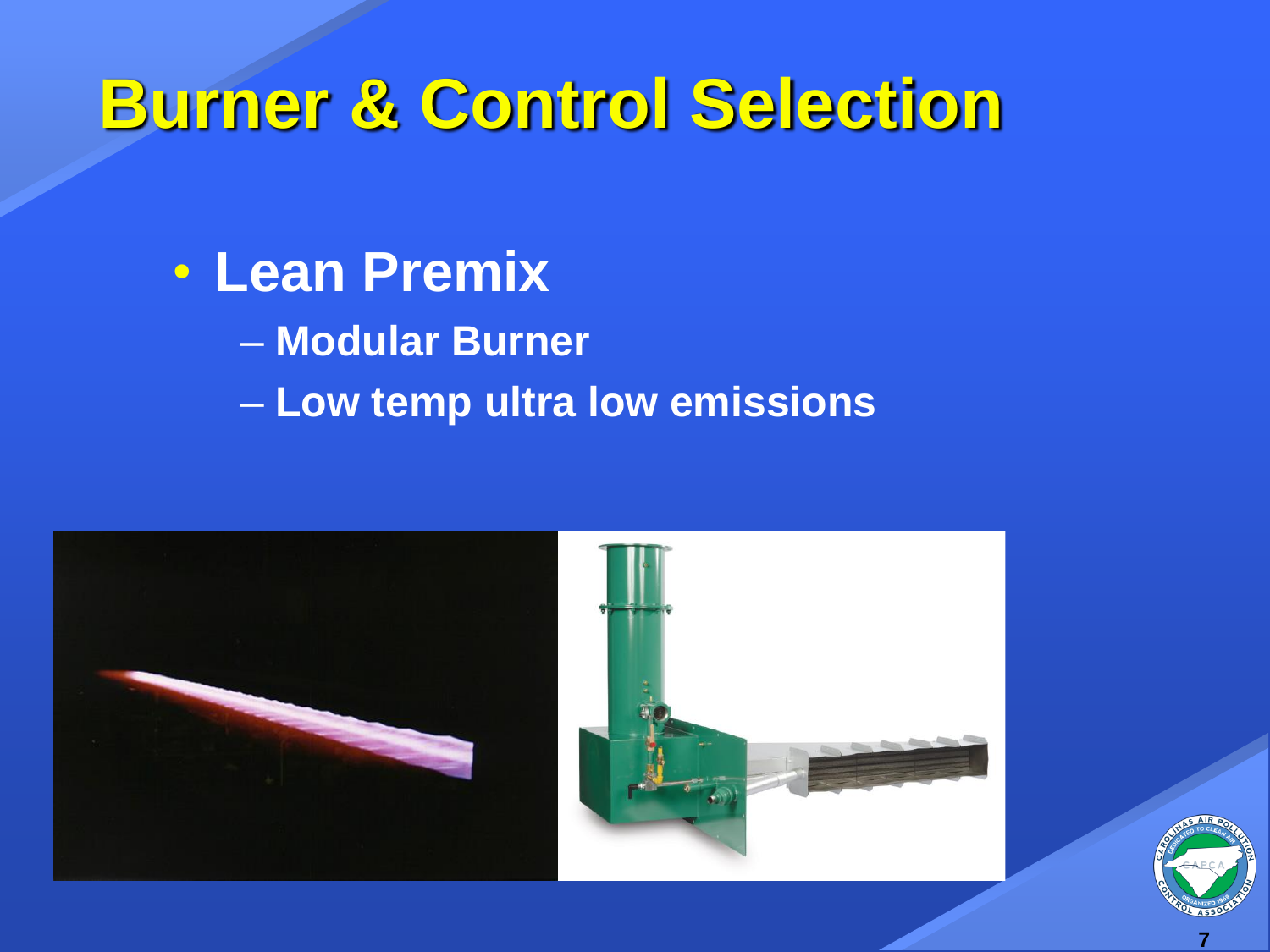• **Staged Combustion** – **Has to be above auto ignition** – **Fuel rich primary air staged**





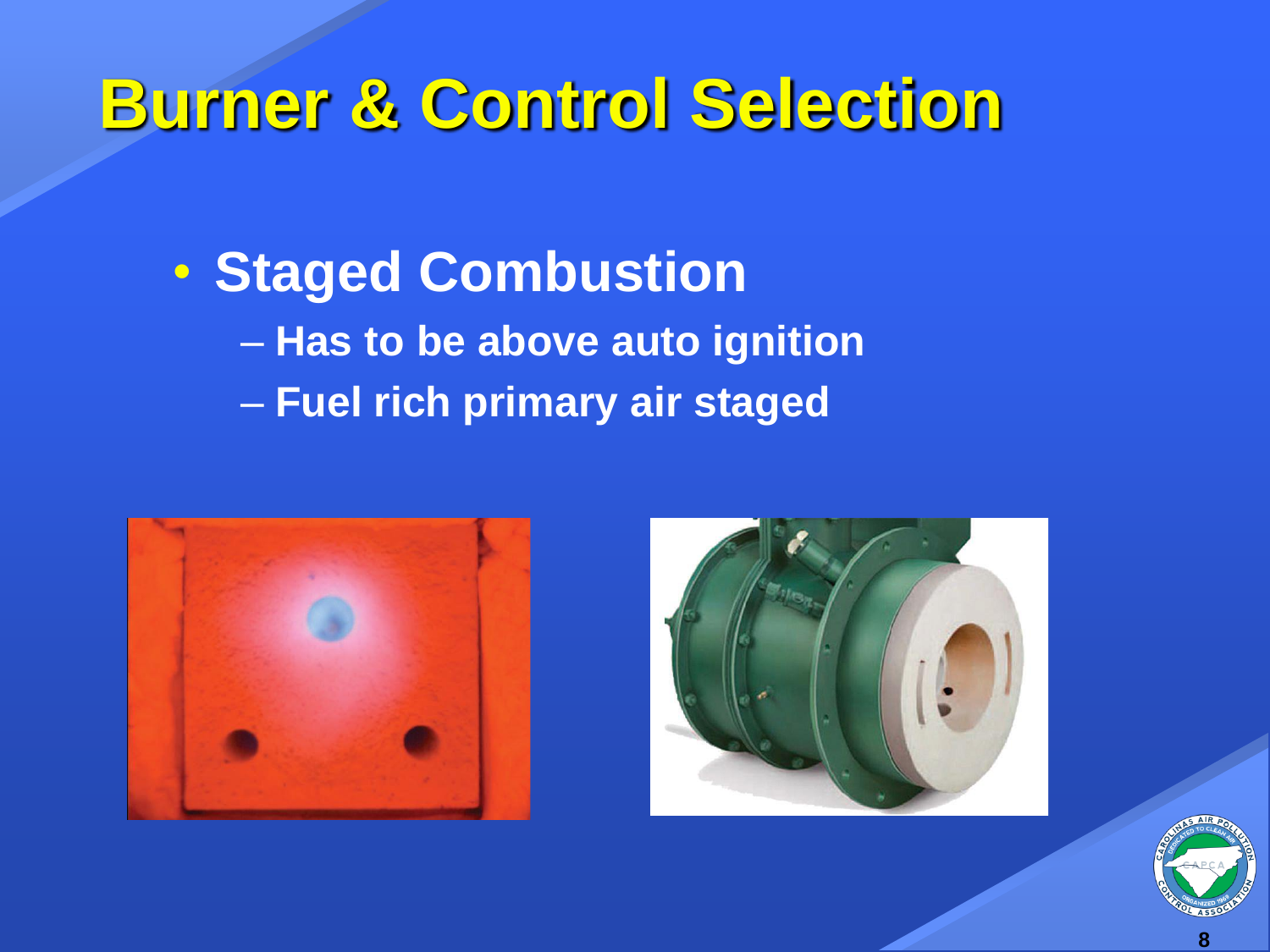#### • **FGR** – **Low and High temp Applications**





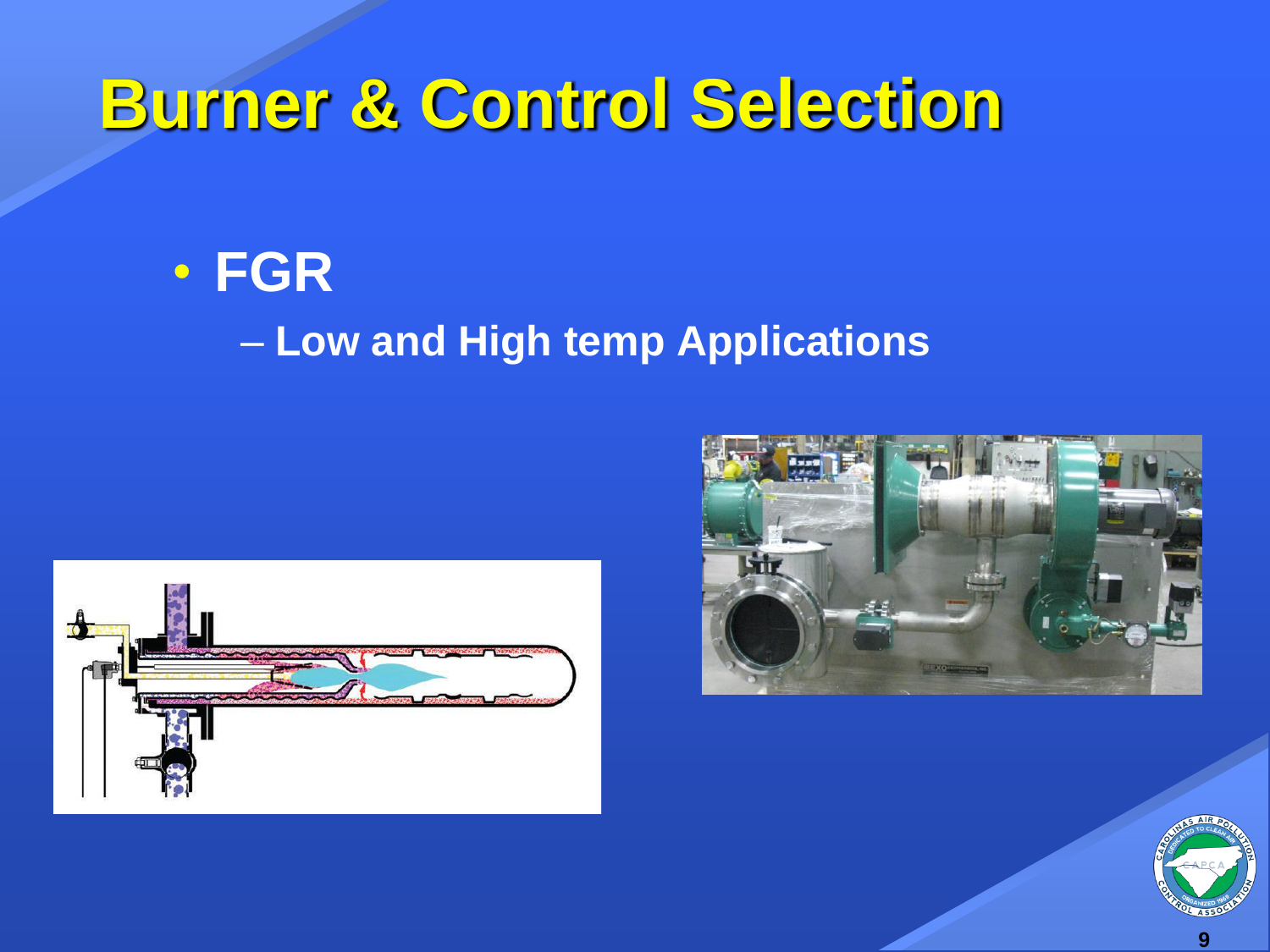• **Flameless Combustion** – **Has to be above auto ignition temp** – **Defined Chamber Requirement**